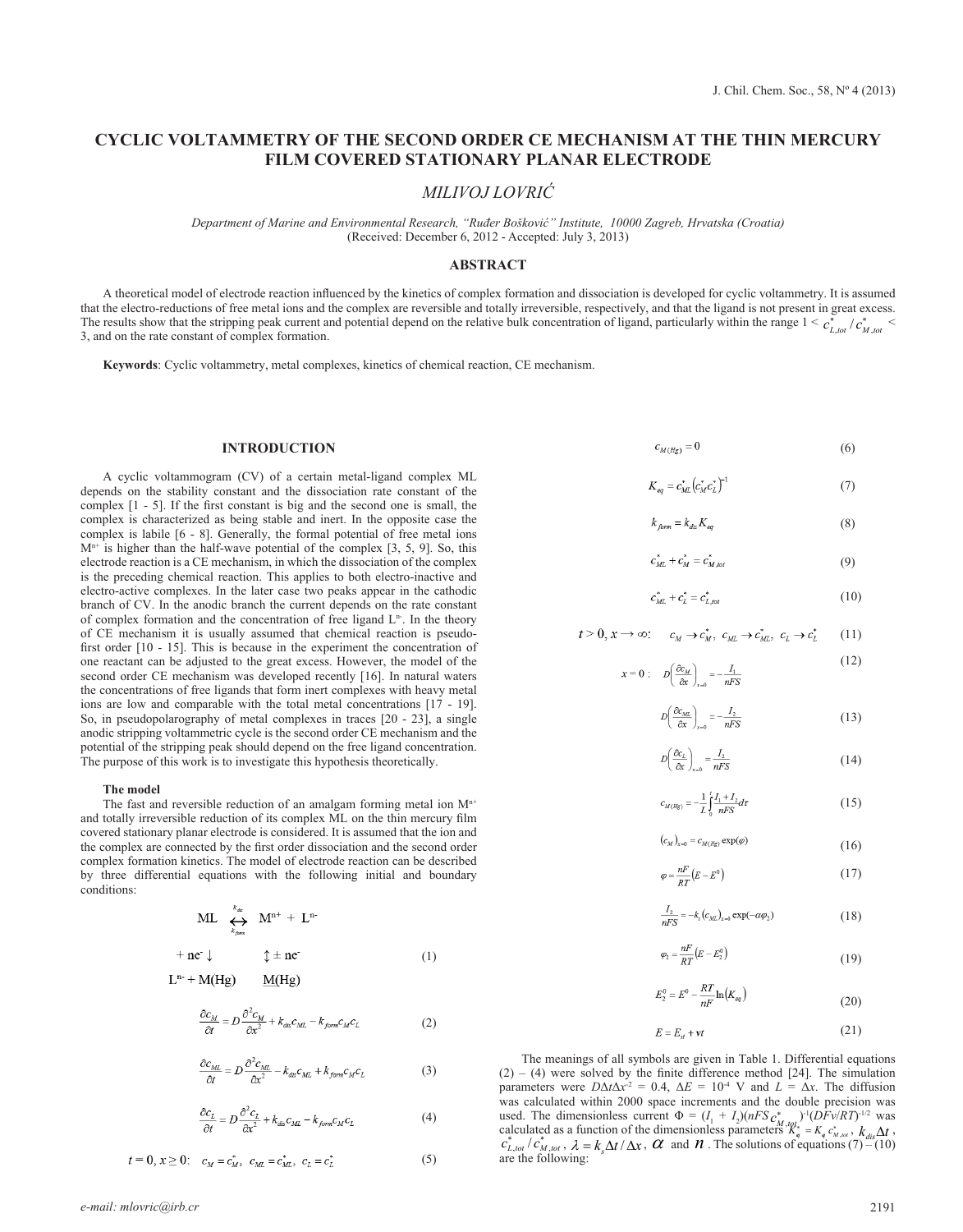Table 1: The meanings of symbols.

| $\alpha$                                                                           | transfer coefficient                                                             |
|------------------------------------------------------------------------------------|----------------------------------------------------------------------------------|
| $c_{\scriptscriptstyle M},\ c_{\scriptscriptstyle L},\ c_{\scriptscriptstyle M L}$ | concentrations of ions $M^{n+}$ and $L^{n-}$ and the complex ML                  |
| $c_M^*$ , $c_L^*$ , $c_{ML}^*$                                                     | concentrations of ions and the complex in the bulk of solution                   |
| $c_{M(H_s)}$                                                                       | concentration of metal atoms in the thin mercury film                            |
| D                                                                                  | common diffusion coefficient                                                     |
| E                                                                                  | electrode potential                                                              |
| $E^0$                                                                              | standard potential of the reaction $M^{n+}$ + ne $\leftrightarrow M(Hg)$         |
| $E_2^0$                                                                            | standard potential of the reaction ML + ne $\rightarrow$ M(Hg) + L <sup>n-</sup> |
|                                                                                    | starting potential                                                               |
| $E_{\rm st}$<br>$\Delta E$                                                         | potential increment                                                              |
| F                                                                                  | Faraday constant                                                                 |
| $I_1, I_2$                                                                         | currents                                                                         |
|                                                                                    | dissociation rate constant                                                       |
| $k_{\text{diss}}$<br>$k_{\text{form}}$<br>$k_{\text{s}}$<br>$K_{\text{eq}}$<br>$L$ | complex formation rate constant                                                  |
|                                                                                    | standard rate constant of electrode reaction                                     |
|                                                                                    | stability constant of the complex                                                |
|                                                                                    | thickness of the film of mercury                                                 |
| n                                                                                  | number of electrons                                                              |
| R                                                                                  | gass constant                                                                    |
| $\boldsymbol{S}$                                                                   | electrode surface area                                                           |
| $\cal T$                                                                           | temperature                                                                      |
| t                                                                                  | time                                                                             |
| $\Delta t$                                                                         | time increment                                                                   |
| $\mathcal V$                                                                       | scan rate $(dE/dt)$                                                              |
| $\boldsymbol{\mathcal{X}}$                                                         | distance perpendicular to the electrode surface                                  |
| $\Delta x$                                                                         | space increment                                                                  |

$$
c_{M}^{*} = \left(-b + \sqrt{b^{2} + 4K_{eq}c_{M,tot}^{*}}\right)2K_{eq}
$$
 (22)

$$
b = 1 + K_{eq} \left( c_{L, tot}^* - c_{M, tot}^* \right) \tag{23}
$$

$$
c_{L}^{*} = c_{L,tot}^{*} \left( 1 + K_{eq} c_{M}^{*} \right)^{-1}
$$
 (24)

$$
c_{ML}^* = c_{M, tot}^* - c_M^* \tag{25}
$$

The program Microsoft QuickBASIC Version 4.5 was used for the calculations.

## **RESULTS AND DISCUSSION**

A typical cyclic voltammogram (CV) of the electrode reaction (1) is shown in Figure 1A. In the cathodic branch two peaks exist, with the minima at -0.171 V *vs.*  $E^0$  and -0.510 V *vs.*  $E^0$ . They are caused by the electro-reduction of free ions  $M^{n+}$  and the complex ML, respectively. The dimensionless peak currents are  $\Phi_{\text{min,1}} = -0.0876$  and  $\Phi_{\text{min,2}} = -0.2904$ . For the equilibrium constant  $K^*_{\text{max}} =$ 100 and the total ligand concentration  $c_{L,tot}^* / c_{M,tot}^* = 1$ , the bulk concentrations<br>of ions and the complex are  $c_M^* / c_{M,tot}^* = 0.095$ ,  $c_L^* / c_{M,tot}^* = 0.095$  and  $C_{M,L}^*$ <br> $/c_{M,tot}^* = 0.905$ . The ratio  $\Phi_{min} / \Phi_{min,2} =$  $= 0.105$  because of the dissociation of the complex. Also, the difference  $E_n$  $-E_{\text{min,1}} = -0.339 \text{ V}$  is bigger of  $E_2^0 - E_2^0 = -0.414 \text{ V}$ . These show that generally neither peak currents nor peak potentials can be used for the estimation of the equilibrium constant. In the anodic branch a stripping peak at -0.065 V appears. Its maximum current  $\Phi_{\text{max}} = 1.555$  is much bigger than the reduction peak currents because of the accumulation of metal atoms in the thin mercury film. The stripping peak is preceded by the prewave, which is proven by the existence of the minimum at -0.128 V on the first derivative of CV (see Figure 1B). This minimum corresponds to the inflexion point  $\Phi_{\text{inf}} = 0.702$  that connect the prewave and the stripping peak. The prewave is caused by an EC mechanism: the oxidation of metal atoms is facilitated by the complexation of metal ions. However, when the ligand ions are consumed, the remaining metal atoms are oxidized at higher potential.

The physical meanings of dimensionless parameters reported in Figure 1 can be estimated if it is assumed that the scan rate is  $0.1 \text{ V/s}, D = 9 \times 10^{-6} \text{ cm}^2/\text{s}$ and  $c_{M,tot}^* = 10^{-5}$  mol/L. Considering the simulation parameters, one obtains:  $K_{\text{eq}} = 10^7 \text{ L/mol}, k_{\text{dis}} = 1 \text{ s}^{-1}, k_{\text{s}} = 1.5 \times 10^{-3} \text{ cm/s} \text{ and } L = 1.5 \times 10^{-4} \text{ cm}.$ 

The form of CV primarily depends on the thickness of the film of mercury.

This can be seen in Figure 2, which is calculated for  $c_{L, tot}^* = 0$ . In the absence of complex, the dimensionless peak currents are  $\Phi_{\text{min},1}$  = -0.415 and  $\Phi_{\text{max}}$  = 2.498, and the peak potentials are  $E_{\text{min,1}} = -0.098 \text{ V}$  and  $E_{\text{max}} = -0.060 \text{ V}$  *vs.*  $E^0$ . If both the formation and the dissociation of the complex are infinitely fast and the ligand is in great excess, the potentials of minimum and maximum are as follows:  $E_{\text{min},1,\text{eq}} = E^0 = -0.098 - (RT/F) \ln(1+K_{\text{eq}} c_{L,tot}^* )$  (V) and  $E_{\text{max},\text{eq}} = E^0 =$  $\frac{1}{2}$  -0.060 –  $(RT/F)\ln(1+K_{eq}c^*_{L,tot})$  (V). For  $K^* = 100$  and  $c^*_{L,tot}/c^*_{M,tot} = 100$ , the equilibrium potentials are  $E_{\text{min,1,eq}} - E^0 = -0.335 \text{ V}$  and  $E_{\text{max,eq}} - E^0 = -0.297 \text{ V}$ .

Figure 3 shows CV calculated under the assumption that there is neither dissociation nor the formation of the complex. This voltammogram is characterized by the following extremes:  $\Phi_{\text{min,1}} = -0.040$ ,  $\Phi_{\text{min,2}} = -0.330$  and  $\Phi_{\text{max}} = 1.809$ . The peak potentials are the following:  $E_{\text{min,1}} = -0.099 \text{ V}, E_{\text{min,2}} =$ -0.507 V and  $E_{\text{max}} = -0.061$  V *vs.*  $E^0$ . No prewave to the stripping peak exists because  $k_{\text{form}} = 0$ . The ratio  $\Phi_{\text{min},1}/\Phi_{\text{min},2} = 0.121$  is higher than the ratio  $\mathcal{C}_M / \mathcal{C}_M^*$  $= 0.105$  because the electro-reduction of the complex ML is totally irreversible. Hence, the absolute value of the peak current  $\Phi_{\min}$ , is smaller than it would be if this electrode reaction is reversible. Furthermore, the difference  $E_{\text{min},2} - E_{\text{min},1}$ 

 $= -0.408$  V is not identical to the difference in standard potentials  $\overline{E}_2^0 - \overline{E}_1^0$ . This is because the peak potential of reversible electrode reaction depends on the mercury film thickness, while the peak potential of totally irreversible electrode reaction is independent of the film thickness, but depends on the kinetic parameter *λ* and the transfer coefficient *α* [9]. So, the stability constant of the complex can not be determined exactly from the extremes of the cyclic voltammogram.



**Figure 1:** (A) Dimensionless cyclic voltammogram (CV) of electrode reaction (1) and (B) its first derivative.  $K^*_{eq} = 100$ ,  $k_{dis}\Delta t = 0.001$ ,  $c^*_{L, tot}/c^*_{M, tot}$  $= 1, E_2^0 - E^0 = -0.414 \text{ V}, \ \lambda = 0.01, \ \alpha = 0.5, \ \mathcal{M} = 1 \text{ and } E_{\text{st}} = 0.2 \text{ V} \text{ vs. } E^0$ .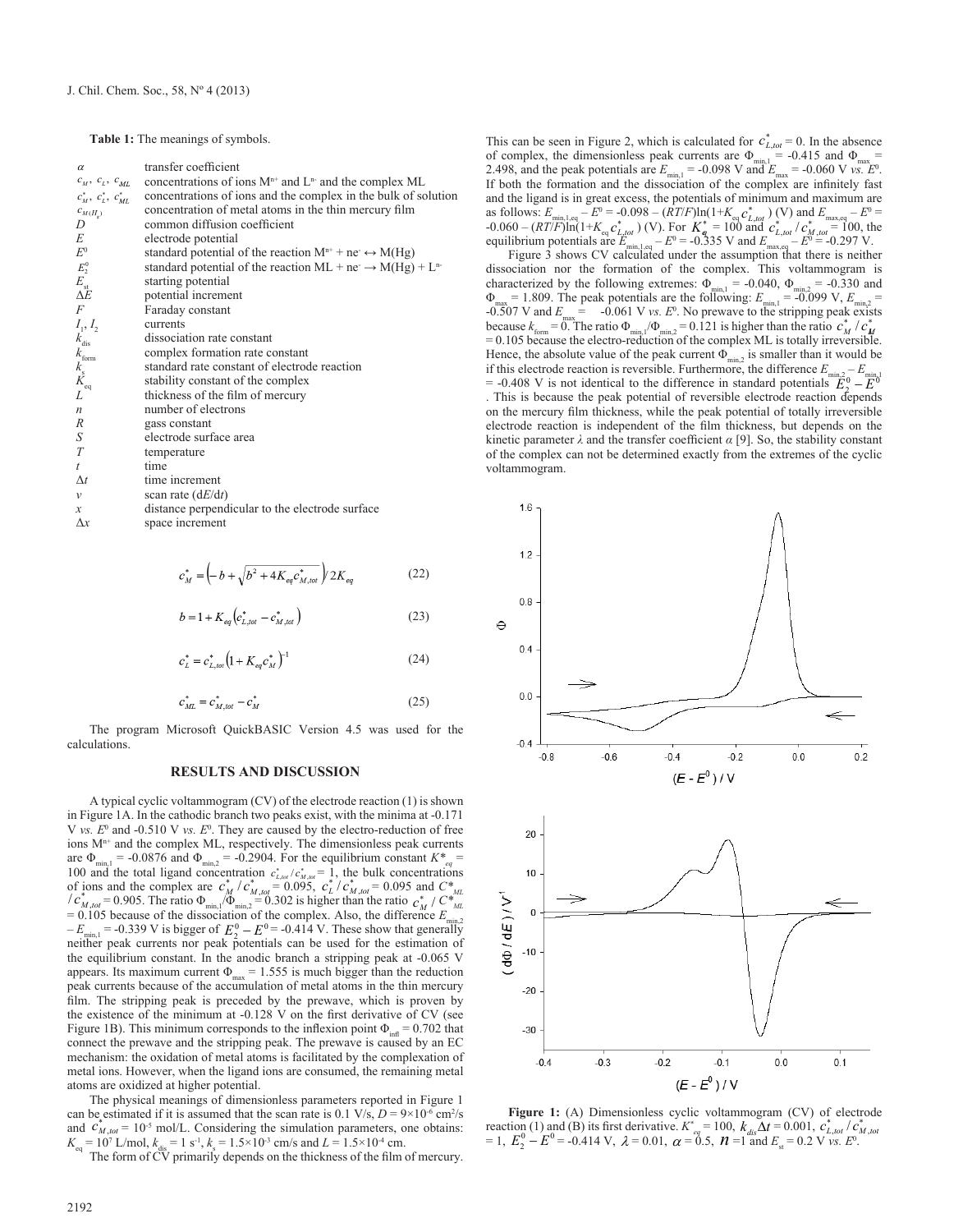The equilibrium constant  $K_{eq}$  influences the concentrations of ions and the complex in the bulk of solution, the rate of complex formation and the second standard potential (see eqs.  $(7) - (10)$ ,  $(20)$  and  $(22) - (25)$ ). If  $K^*_{eq} =$ 1000,  $E_2^0 - E_2^0 = -0.473$  V and all other parameters are as in Figure 3, the form of CV is similar to the one shown in Figure 3, but the reduction peak currents are  $\Phi_{\min} = -0.013$  and  $\Phi_{\min,2} = -0.344$ . This is because of the following<br>concentrations in the bulk of solution:  $c_M^* / c_M^*_{M_0 \text{C}f} = c_L^* / c_M^*_{M_0 \text{C}f} = 0.031$  and  $C_{ML}^*$ <br> $/c_M^* / c_M^* = 0.969$ . Again, the r The first reduction peak potential and the oxidation peak potential are the same as in Figure 3, but the second reduction peak potential is -0.566 V because of the lower  $E_2^0$ . Also, the maximum oxidation current is 1.609, which is lower than in Figure 3. This is caused by the shorter accumulation period which lasts from -0.566 V to -0.8 V and back to -0.2 V, while in Figure 3 it lasts from -0.507 V to -0.8 V and back to -0.2 V.

Figures 2 and 3 show the boundary values of peak currents and peak potentials of cyclic voltammograms of the second order CE mechanism. Neither the mercury film thickness, nor the equilibrium constant were varied in these calculations because we are primarily interested in the influence of the ligand bulk concentration and the dissociation rate constant on the stripping peak potential.



**Figure 2:** CV of the reaction (1) for  $c_{L, tot}^* = 0$ . All other parameters are as in Figure 1.



**Figure 3:** CV of the reaction (1) for  $k_{dis} = 0$  and  $k_{form} = 0$ . All other parameters are as in Figure 1.

Figure 4 shows the dependence of peak currents and peak potentials on the logarithm of the dissociation rate constant for  $c_{L, tot}^* = c_{M, tot}^{*}$ . If  $log(k_{dis}\Delta t) > -3$ the peak currents of reductions depend linearly on  $log(k_{dis}\Delta t)$ , with the slopes  $\Delta \Phi_{\min,1}/\Delta \log(k_{\text{dis}}\Delta t) = -0.054$  and  $\Delta \Phi_{\min,2}/\Delta \log(k_{\text{dis}}\Delta t) = 0.0335$ . Considering that

 $\Delta c_M$  = - $\Delta c_{ML}$ , this difference in slopes is probably caused by the fact that the reduction of  $M^{n+}$  is reversible, while the reduction of ML is totally irreversible electrode reactions. The peak potential of the first reduction depends on log( $k_{\text{dis}}\Delta t$ ) sigmoidally and tends to the asymptote  $E_{\text{min,1}} - E^0 = -0.023 \times$  $log(k_{\text{max}}^{3.5}\Delta t) - 0.242$  (V) if  $k_{\text{max}}\Delta t > 2 \times 10^{-3}$ . The peak potential of electro-reduction of the complex is almost independent of dissociation rate constant and changes from -0.507 V for  $k_{\text{dis}} = 0$  to -0.511 V *vs.*  $E^0$  for  $k_{\text{dis}}\Delta t = 3 \times 10^{-3}$ .



**Figure 4:** Dependence of dimensionless peak currents (A) and peak potentials (B) on the logarithm of dimensionless rate constant of dissociation of the complex. All other parameters are as in Figure 1.

Within the interval  $-5 < log(k_{dis}\Delta t) < -3$  the stripping peak current is diminished 14% because the half-peak width is increased from 75 mV to 92 mV. The stripping peak potential is -0.067 V  $vs. E<sup>0</sup>$  in the middle of this interval and -0.065 V at its limits. These changes are caused by the development of the stripping prewave. If  $k_{\text{dis}}\Delta t \geq 7 \times 10^{-4}$ , the inflexion point of the prewave is well defined. Figure 4B shows that the potential of inflexion is a linear function of  $log(k_{dis}\Delta t)$ , with the slope  $\Delta E_{ind}/\Delta log(k_{dis}\Delta t) = -0.023$  V.

The influence of the relative bulk concentration of ligand on the maximum stripping current and peak potential is shown in Figure 5 for  $log(k_{dis}\Delta t) = -3$ . The peak current is the smallest for  $c_{L, tot}^* / c_{M, tot}^* = 1.9$  and increases for higher ligand concentrations. This is caused by the change of half-peak width from 75 mV, for  $c_{L,tot}^* = 0$ , to 115 mV, for  $c_{L,tot}^* / c_{M,tot}^* = 1.9$ , and 81 mV for  $c_{L,tot}^* / c_{M,tot}^* = 4$ . In the concentration range  $0.9 \leq c_{L,tot}^* / c_{M,tot}^* \leq 1.7$  the prewave precedes the stripping peak. The inflexion potential changes in that range from -0.133 V to  $-0.101$  V *vs.*  $E^0$ . Between  $c_{L, tot}^* / c_{M, tot}^* = 1.3$  and  $c_{L, tot}^* / c_{M, tot}^* = 2.3$  the stripping peak potential decreases from -0.068 V to -0.104 V *vs*. *E*<sup>0</sup> . The origin of this transformation is shown in Figure 6. As the relative ligand concentration is increased, the prewave develops into a new peak with the maximum at lower potential. This means that below  $c_{L, tot}^* / c_{M, tot}^* = 2$  a simple oxidation M(Hg)  $\leftrightarrow$  $M<sup>n+</sup>$  + ne<sup>-</sup> dominates the stripping response, while above this limit the complex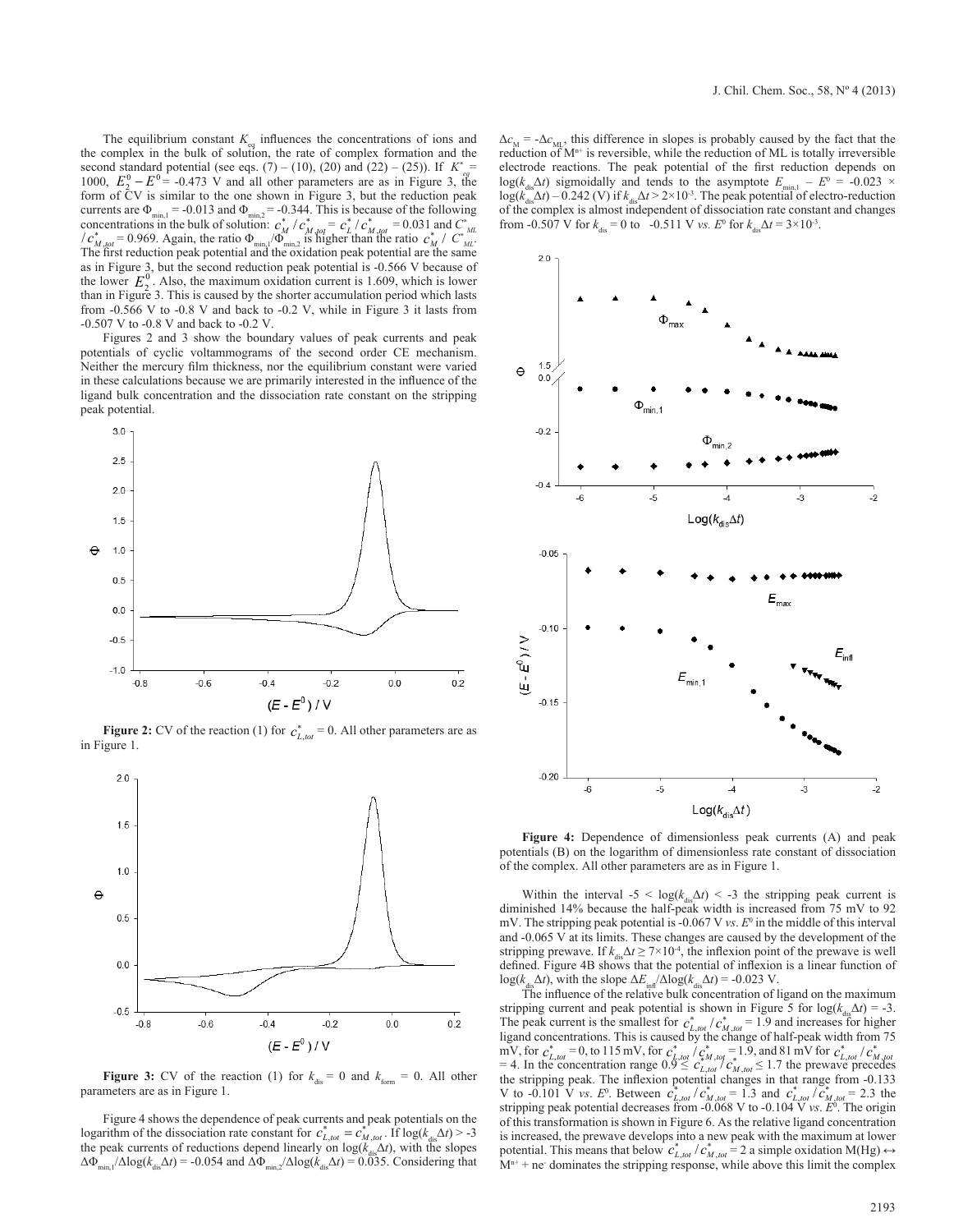is the main product of the electrode reaction  $(M(Hg) + L^n \rightarrow ML + ne)$ . The rate of complex formation depends on the ligand concentration within the interval  $1 \leq c_{L, tot}^* / c_{M, tot}^* \leq 3$ .



Figure 5: Dependence of stripping peak current (A) and potential (B) on the ligand to metal ratio. All other parameters are as in Figure 1.



**Figure 6 A**



**Figure 6:** CV of the reaction (1) for  $c_{L, tot}^* / c_{M, tot}^* = 1.6$  (A), 2 (B) and 2.5 (C). All other parameters are as in Figure 1.

The relationship between reduction peaks and the ligand concentration reflects the distribution of ions and complex in the bulk of solution. For  $c_{L, tot}^* / c_{M, tot}^* = 0.2$  the peak currents and potentials are the following:  $\Phi_{min,1} =$ -0.336,  $E_{\text{min,1}} = -0.099 \text{ V}$ ,  $\Phi_{\text{min,2}} = -0.175 \text{ and } E_{\text{min,2}} = -0.494 \text{ V}$  *vs.*  $E^0$ . If the ligand to metal ratio is increased to 0.8, the response becomes similar to Figure 1:  $\Phi_{\min,1} = -0.124$ ,  $E_{\min,1} = -0.125$  V,  $\Phi_{\min,2} = -0.270$  and  $E_{\min,2} = -0.512$  V<br>vs.  $E^0$ . Finally, for  $c_{L,tot}^* / c_{M,tot}^* = 4$  the second peak current and potential are<br>-0.334 and -0.507 V vs.  $E^0$ , respectively.

### **CONCLUSIONS**

These results show that in the anodic branch of cyclic voltammogram a single stripping peak appears at the potential which depends on the ratio of total bulk concentrations of ligand and metal, and on the rate constant of complex formation. The model developed in this paper serves to explain the second order CE mechanism. For this reason cyclic voltammograms are simulated. In this technique the minimum reactant concentration is  $10^{-5}$  mol/L. However, the conclusions obtained in these calculations apply to the anodic stripping voltammetry as well. The latter method is used for the analysis of amalgam forming metal ions in traces. The accumulation potential must be lower than the peak potential of the reduction of complex ion and the stripping peak potential corresponds to the oxidation of amalgam into free metal ions. The signal-tonoise ratio in the stripping phase is improved by the prolonged accumulation period and the increased electrode rotation rate. The special case of anodic stripping voltammetry is pseudopolarography in which the accumulation potential is varied and its influence on the stripping peak current is monitored.